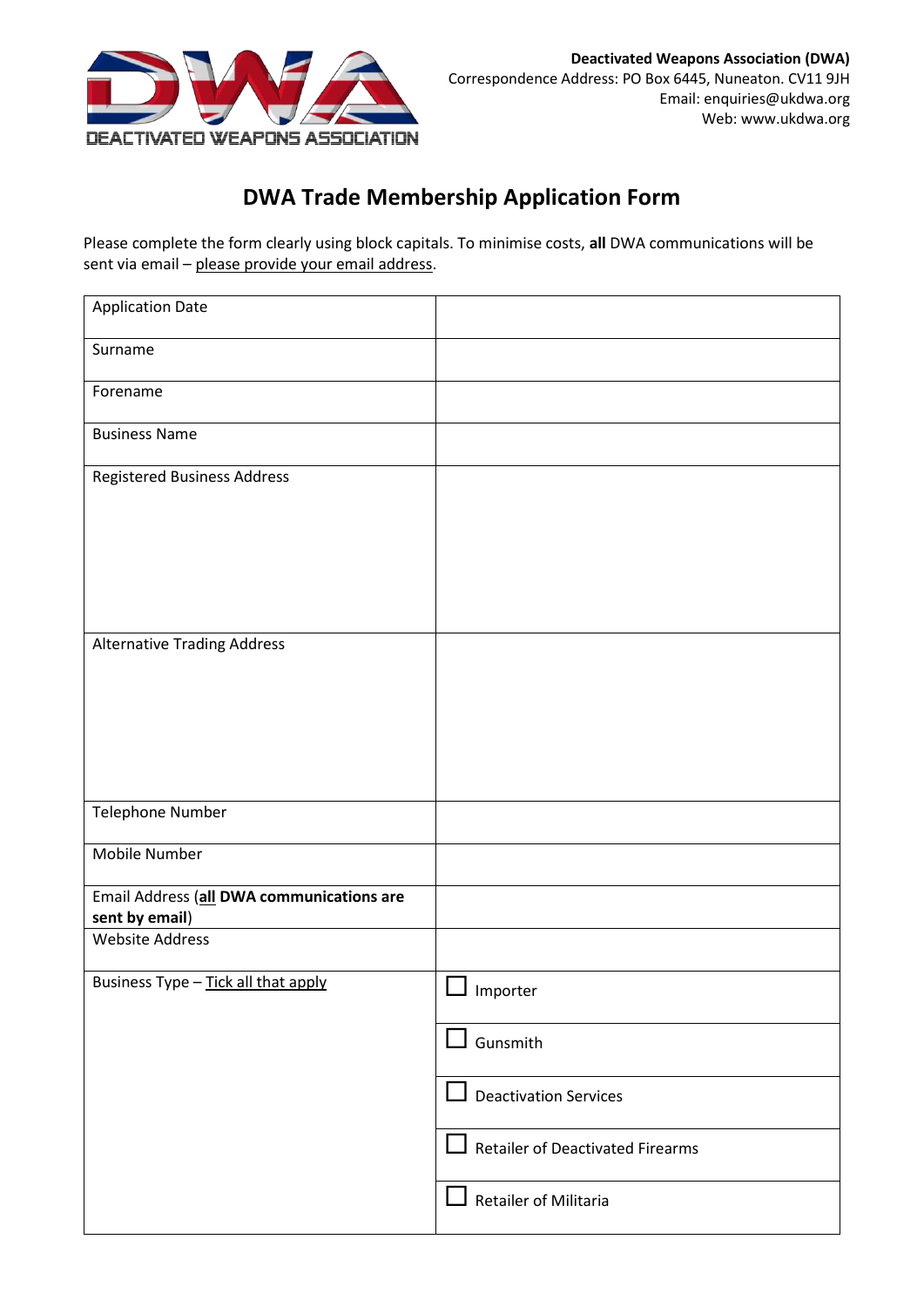

|       |                                                                                                                                                                              | Militaria Fair Organiser                                |
|-------|------------------------------------------------------------------------------------------------------------------------------------------------------------------------------|---------------------------------------------------------|
|       |                                                                                                                                                                              | Film Armourer                                           |
|       |                                                                                                                                                                              | Film/TV/Theatre Related Company                         |
|       |                                                                                                                                                                              | Security/Training Company                               |
|       |                                                                                                                                                                              | Museum                                                  |
|       |                                                                                                                                                                              | <b>Auction House</b>                                    |
|       |                                                                                                                                                                              | Other (Please provide further information below)        |
|       |                                                                                                                                                                              |                                                         |
| apply | Firearms Status of your Business - tick all that                                                                                                                             | No firearms authority                                   |
|       |                                                                                                                                                                              | <b>Registered Firearms Dealer</b>                       |
|       |                                                                                                                                                                              | Section 5 Authority                                     |
|       | Information to support your application (Not<br>compulsory but if you have particular skills or<br>knowledge that could be of help to the DWA,<br>please mention them here). |                                                         |
|       | <b>DWA Principles - members should:</b>                                                                                                                                      | I confirm that I will comply with the DWA principles as |
|       | 1. Comply with UK law with regard to                                                                                                                                         | stated left and understand that non-compliance may      |
|       | deactivated weapons                                                                                                                                                          | lead to my DWA membership being revoked without         |
| 2.    | Within the UK, offer and sell only UK Proof                                                                                                                                  | refund                                                  |
|       | House approved deactivated and certified                                                                                                                                     |                                                         |
|       | weapons with, i.e. those inspected by one<br>of the two UK Proof Houses                                                                                                      |                                                         |
| 3.    | Ensure that sales of deactivated firearms                                                                                                                                    |                                                         |
|       | outside the UK and meet all technical and                                                                                                                                    |                                                         |
|       | legal requirements of their destination                                                                                                                                      |                                                         |
|       | country (with regard to deactivated                                                                                                                                          |                                                         |
|       | firearms) and where required, are exported<br>under an official UK export license.                                                                                           |                                                         |
|       | 4. Advertise their goods and services in a                                                                                                                                   |                                                         |
|       | clear, honest and unbiased fashion                                                                                                                                           |                                                         |
| 5.    | As appropriate, comply with all UK distance<br>selling regulations                                                                                                           |                                                         |
| 6.    | Provide whatever help and support they                                                                                                                                       |                                                         |
|       | can to authorities where an official request                                                                                                                                 |                                                         |